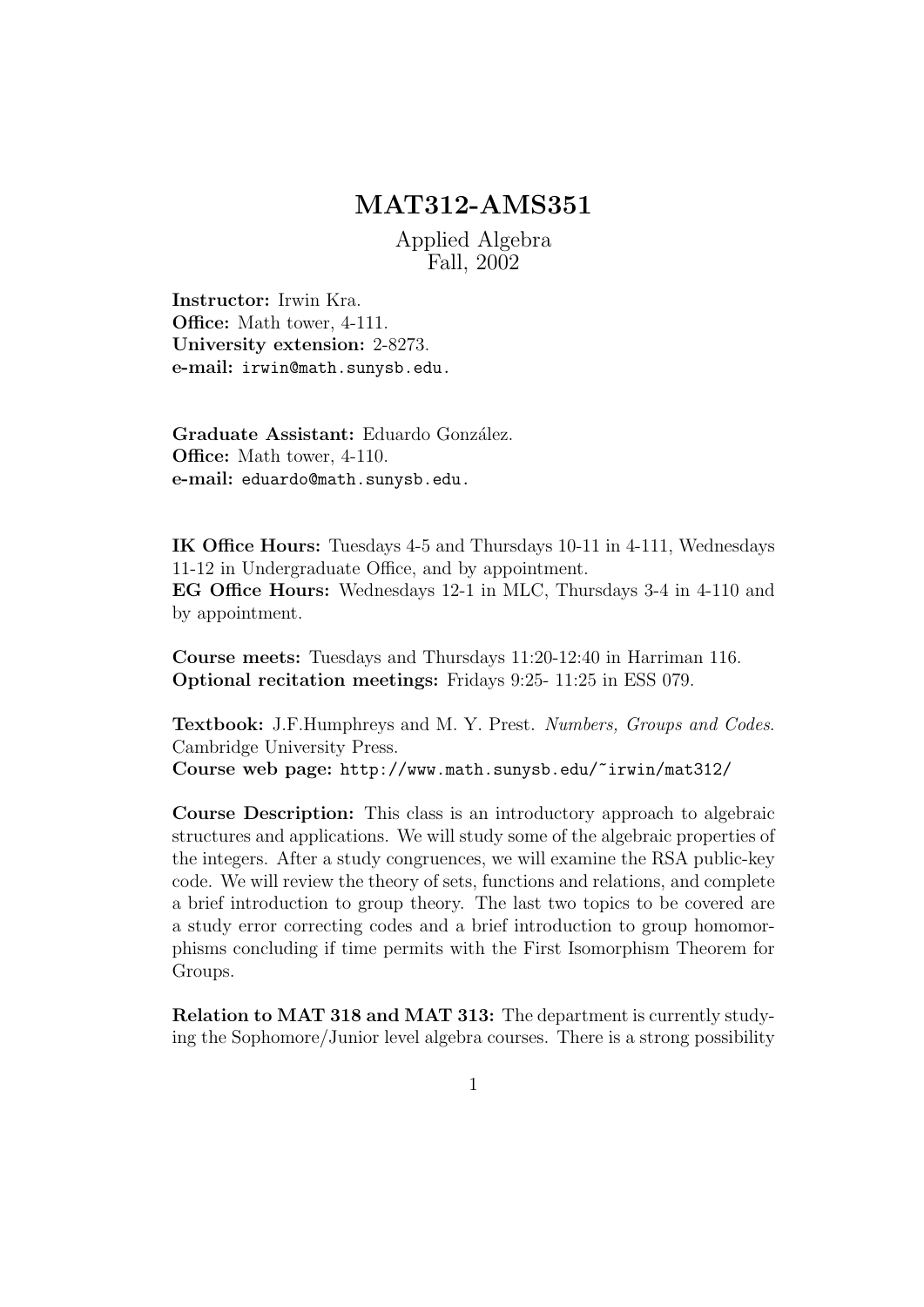that MAT 318 will not be offered in the future and that the content of MAT 312 might differ in the future from what will be covered this semester. Although students may take both MAT 312 and MAT 313, there is a nontrivial overlap in the material of these two courses. MAT 313 will proceed at a faster pace that MAT 312 and after the "Pretest" (We plan to have the same early examination in both courses.) students will be permitted to switch without penalty from one of these courses to the other.

## Approximate schedule

| <b>Topic</b>                         | Sections in textbook Number of Lectures |                             |
|--------------------------------------|-----------------------------------------|-----------------------------|
| Number theory                        | $1.1 - 1.6$                             | 6.                          |
| Set theory                           | $2.1 - 2.3$                             | $\mathcal{D}_{\mathcal{L}}$ |
| Groups                               | $4.1 - 4.4$                             | 8                           |
| Error correcting codes               | $5.1 - 5.4$                             | 8                           |
| Group homomorphisms to be handed out |                                         | 3                           |
|                                      | <b>TOTAL</b>                            | 27                          |

Homework: Homework is of extreme importance in all mathematics classes. Problems will be assigned periodically. You should try to solve them by yourself. You should also discuss them with your fellow students and you may work together on each problem set, but what you hand in must be your own writing and you should be able to answer questions about its content. The solutions of homework problems can be discussed (after the due date) in lectures and more appropriately in recitation sections. Some of the homework problems will be graded and solutions to all of them will be posted on the web. Late homeworks will not be accepted.

Quizzes: Beginning with 9/17, during the first lecture of each week without a scheduled examination (thus each week after the first two weeks of classes except for the weeks of  $10/8$  and  $11/14$ ) there will a short (ten minutes) quiz. Each quiz will consist of two true or false questions and three other questions on precise definitions, statements of results or routine calculations. All the questions are to be based on the material of the previous week (except for the first quiz which will be based on all the preceding work) AND the material in the first section to be covered during the week. Makeup quizzes will not be available. Quiz answers with explanations will be posted on the web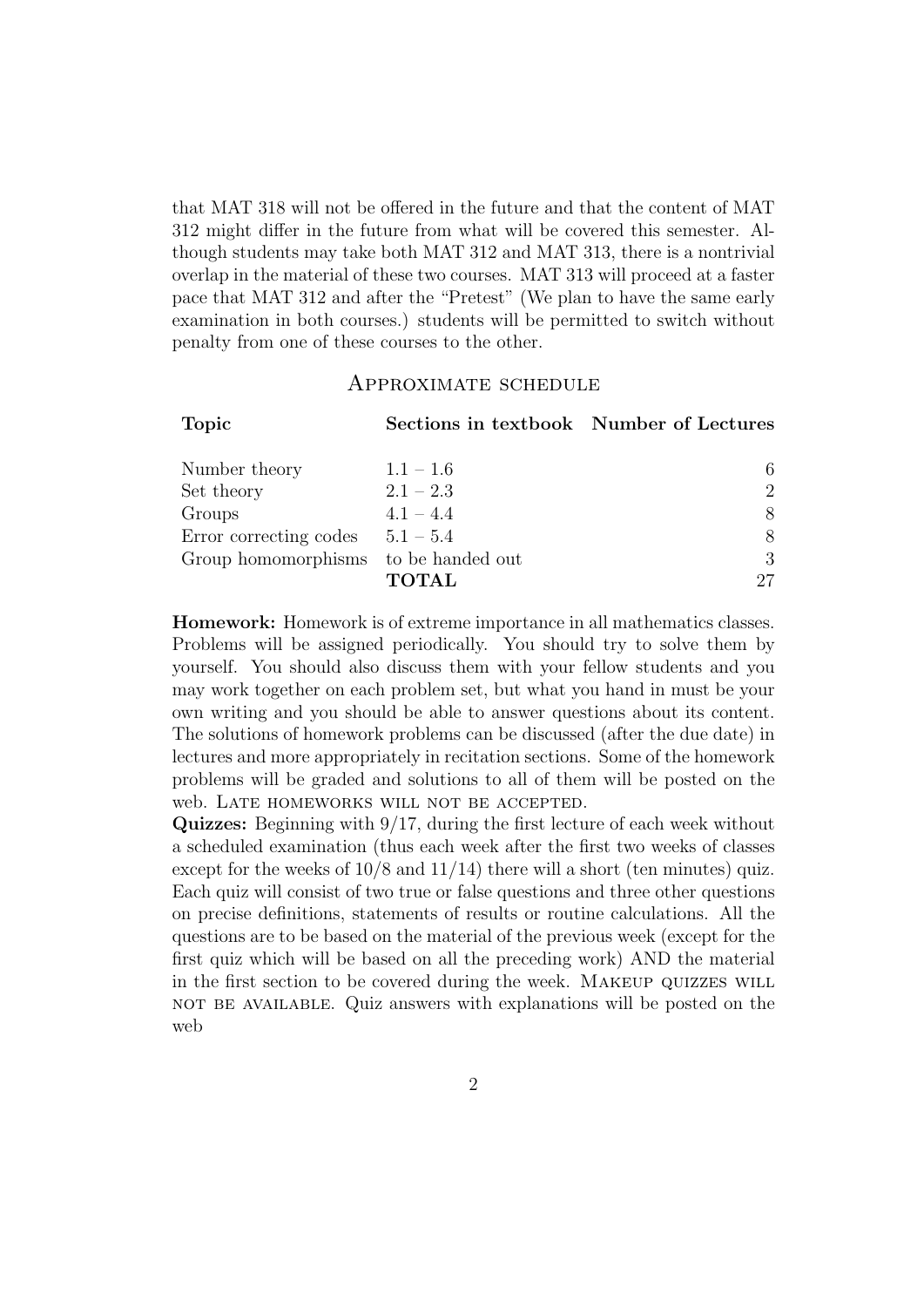**Exams:** There will be two midterm examinations (on  $10/8$  and  $11/14$ ) and a final exam (on  $12/19$ ). All examinations are inclusive in the sense that they will cover all the material studied up to a specified date. The exact area of coverage of each examination will be posted on the web (in the course announcement section). After the graded papers are returned to the students, the midterm examinations with solutions will be posted on the web.

Projects: Students are encouraged to do an individual special project or participate in a group special project. These could involve a historical report on material of the course, including perhaps a brief oral presentation or learning some topic in algebra not discussed in the course or writing a computer program for some algorithm. The choice of topic and the exact scope of the special project are to be determined after consultation with either IK or EG and final form of a proposal must be presented in writing to IK or EG and approved by one of them.

Grades: The final grade will be maximum of A and B. The A grade will be based only on the two midterm examination (weighted 25% each) and the final examination (50%). The B grade will be based on all the work appropriately weighted: midterm examination (15% each), the final examination  $(25\%)$ , the pretest  $(5\%)$ , homework  $(10\%)$ , quizzes  $(15\%)$ , class participation (5%) and the special project (10%). In computing the homework and quiz grade components at least the one item in each category with the lowest grade will be dropped.

Note: If you have a physical, psychological, medical or learning disability that may affect your ability to carry out assigned course work, you are urged to contact the staff in the Disabled Student Services Office (DSS), Room 133 Humanities, 632-6748/TDD. DSS will review your concerns and determine, with you, what accommodations might be necessary and appropriate. The course instructor will use the recommendation of the Disabled Student Services Office to decide what special arrangements might be needed. All information and documentation of disability is confidential.

## CONTENT OF LECTURES